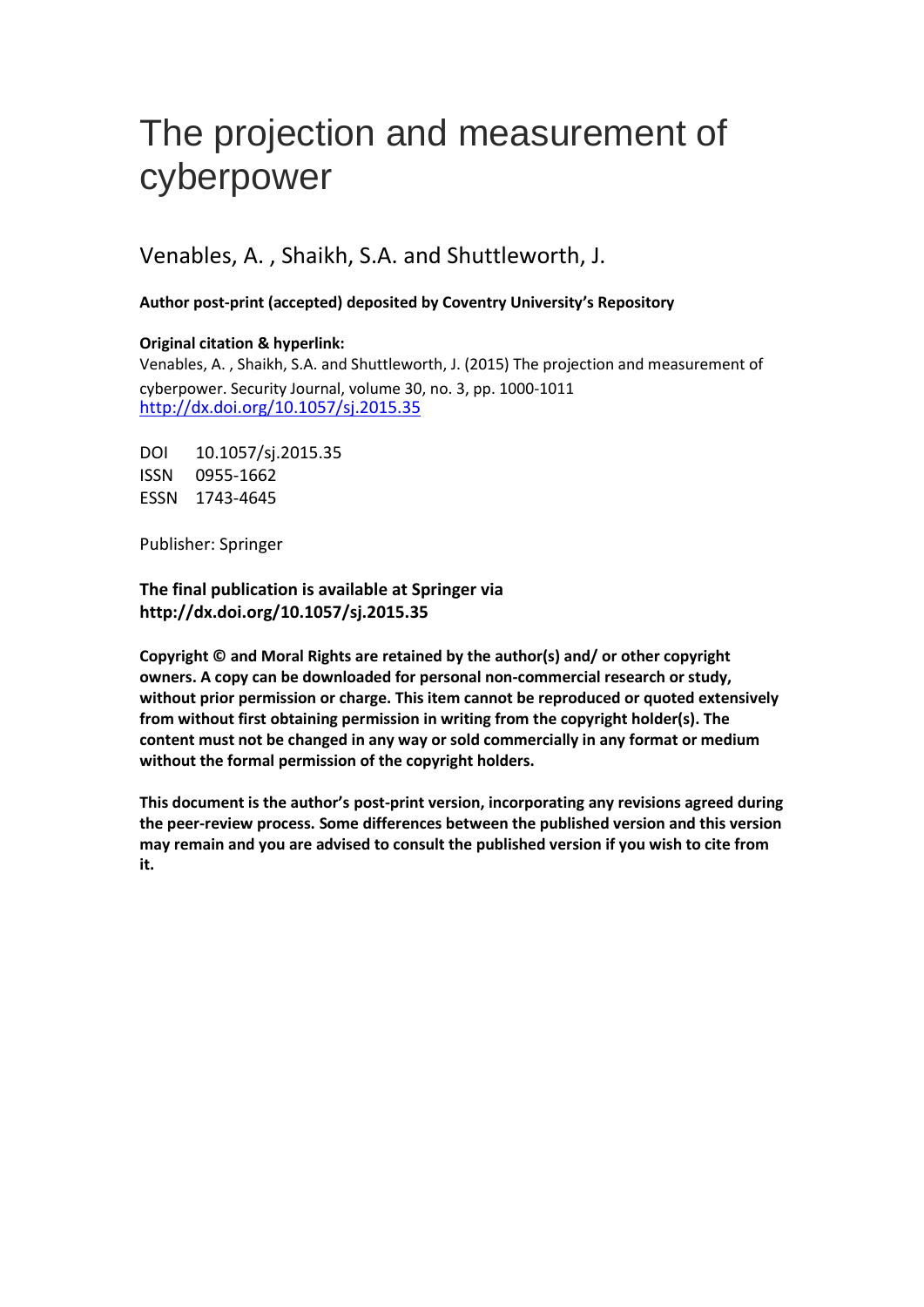## Original Article The projection and measurement of cyberpower

Adrian Venables\* , Siraj Ahmed Shaikh and James Shuttleworth Coventry University, Coventry, CV1 5FB, UK

\*Corresponding author.

Abstract Cyberspace and cyberpower are terms that are increasingly used in common parlance, but are notoriously difficult to define and measure. This article builds on previous work defining the properties of cyberspace in terms of vertical layers, which when combined with a representation of distance presents a three-dimensional model. The unique attributes of cyberspace can be harnessed for power projection, the aim of which is ultimately to alter the behaviour of individuals. Although cyberspace has yet to be used as a medium to demonstrate conventional hard power of coercion and threats supported by physical force, it does present a suitable medium for the projection of soft power of attraction and imitation. These are defined within the context of the online environment and by drawing on the techniques used to optimise Web-based commerce, potential methods of implementing and measuring the success of a campaign of cyberpower projection are proposed. Exercise a three-dimensional model. The unique attributes of cy<br>
ever projection, the aim of which is ultimately to alter the behavior<br>
subsetspace has yet to be used as a medium to demonstrate cc<br>
and threats supported by

Security Journal advance online publication, 2 November 2015; doi[:10.1057/sj.2015.35](http://dx.doi.org/10.1057/sj.2015.35)

Keywords: cyberpower; soft power; social media; e-commerce; measures of effectiveness

#### Power and Cyberpower

According to [Dahl \(1957\)](#page-11-0), the aim of a campaign to project power and influence is to affect the behaviour of people such that A can be regarded as having power over B to the extent that he can get B to do something that B would not otherwise do. This was expanded on by [Nye \(2010\)](#page-12-0), who in noting that the concepts are elusive to define and measure, describes their aim as being to affect the behaviour of an individual to act in a way that they would not otherwise do, to shape the preferences of others by determining their wants or by setting agendas through external actions or persuasion. This power can be targeted as precisely as to a single individual or small group, such as the European Union sanctions against the leadership in Zimbabwe ([BBC News, 2002\)](#page-11-0) or to an entire population as exemplified by radio propaganda broadcasts during the Second World War ([Concho, 2004](#page-11-0)).

Traditionally a state's national power was considered to be dependent upon factors such as geography, national resources, population size or wealth as these were regarded as the constituent elements required for the creation of military power (Tellis *et al*[, 2000\)](#page-12-0). The ability of a nation to be able to protect its own borders from attack while demonstrably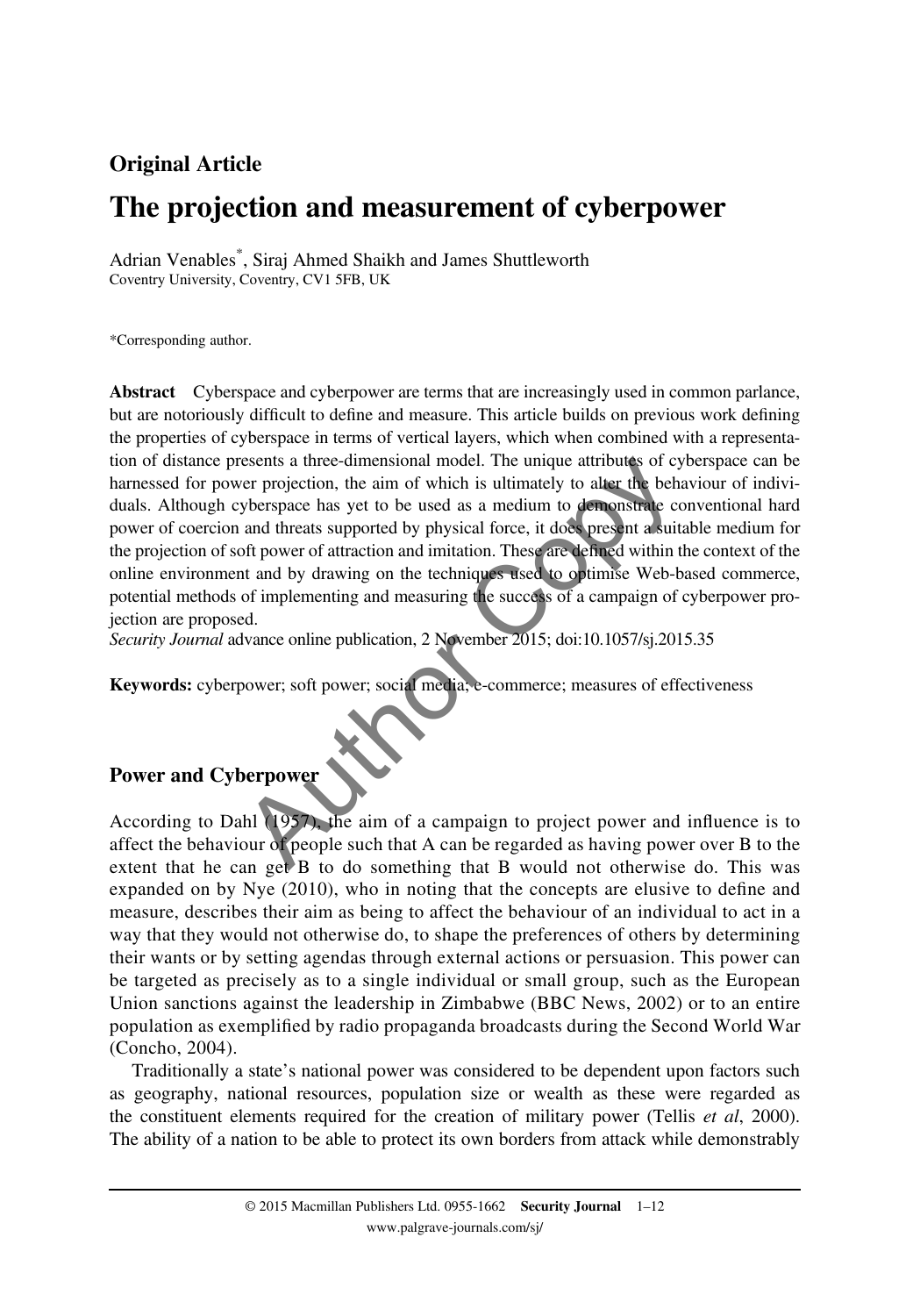

threatening a neighbour was seen as the ultimate symbol of national strength. In the postindustrial age, definitions of national power began to introduce the notion of a knowledge revolution that foreshadowed the growth in importance of the role of information technology and innovation in society. However, Tellis et al [\(2000\)](#page-12-0) comments that these were ultimately seen as contributory factors in the generation of a country's financial wealth that could be converted into military capability if needed.

The emergence of cyberspace and the concept of cyberpower require an evaluation of the definition of how power and influence can be projected in an interconnected world. As cyberspace has no physical boundaries, nations do not have territory to protect or ways to threaten a neighbour's borders and natural resources using the conventional definitions of power projection. Therefore new ways are needed to be able to define power in order to be able to use the medium to influence and shape the behaviour of others. Defining cyberspace has attracted much debate, particularly for the military, which is keen to emphasise its uniqueness to attract new funding in order to explore the opportunities it has to offer. The UK Ministry of Defence's [Development, Concepts and Doctrine Centre \(2013\)](#page-11-0) and US [Department of Defence \(2007\)](#page-11-0) provide similar descriptions emphasising its interdependence on a range of constituent elements such as networks, computer systems and embedded controllers. A different approach is however proposed by [Sheldon \(2011\),](#page-12-0) who defines cyberspace in terms of four vertical layers, which are described as follows with proposed indices of how they can be measured.

Infrastructure layer: The physical aspects of cyberspace, which incorporates computer hardware, servers, networking components, cabling, satellites and other dedicated facilities. This also includes those devices that users interact with, such as PCs, laptops, tablets and smart phones. This layer could be measured by the proportion of the population with access to the Internet, average time between users upgrading hardware, levels of smart phone ownership, the number of Internet Service Providers (ISPs) relative to the population and the number of international gateways providing global connectivity. of Defence's Development, Concepts and Doctrine Centre<br>fence (2007) provide similar descriptions emphasising its is<br>mstituent elements such as networks, computer systems<br>fferent approach is however proposed by Sheldon (201

Physical layer: Features that are governed by physics and comprise the properties associated with the transfer of data across the infrastructure layer. These include the characteristics of the electromagnetic spectrum such as the passage of photons in fibreoptic cables, electrons in cablings and wireless propagation from short-range Bluetooth communication to international satellite links. Measurements of this layer could incorporate the proportion of the nation served by copper cable compared with high-speed fibre-optic cable, number of Wi-Fi hotspots per head of population, mobile phone coverage, average data consumption per subscriber and the cost of access compared with average national salary.

Syntactic layer: The manner in which data is formatted to facilitate communication between and within components of the infrastructure layer. This includes communication protocols, software components and network routing algorithms. Measurements could include the level of encryption routinely employed, the proportion of computers protected by anti-virus and the levels of infected machines, degree of network prioritisation (Net neutrality) and the number of Domain name registrations.

Semantic layer: This component enables human users to make sense of the information and for it to become useful to them. This includes elements such as the type and popularity of user interfaces, application software, as well as the linguistic, cultural and human factor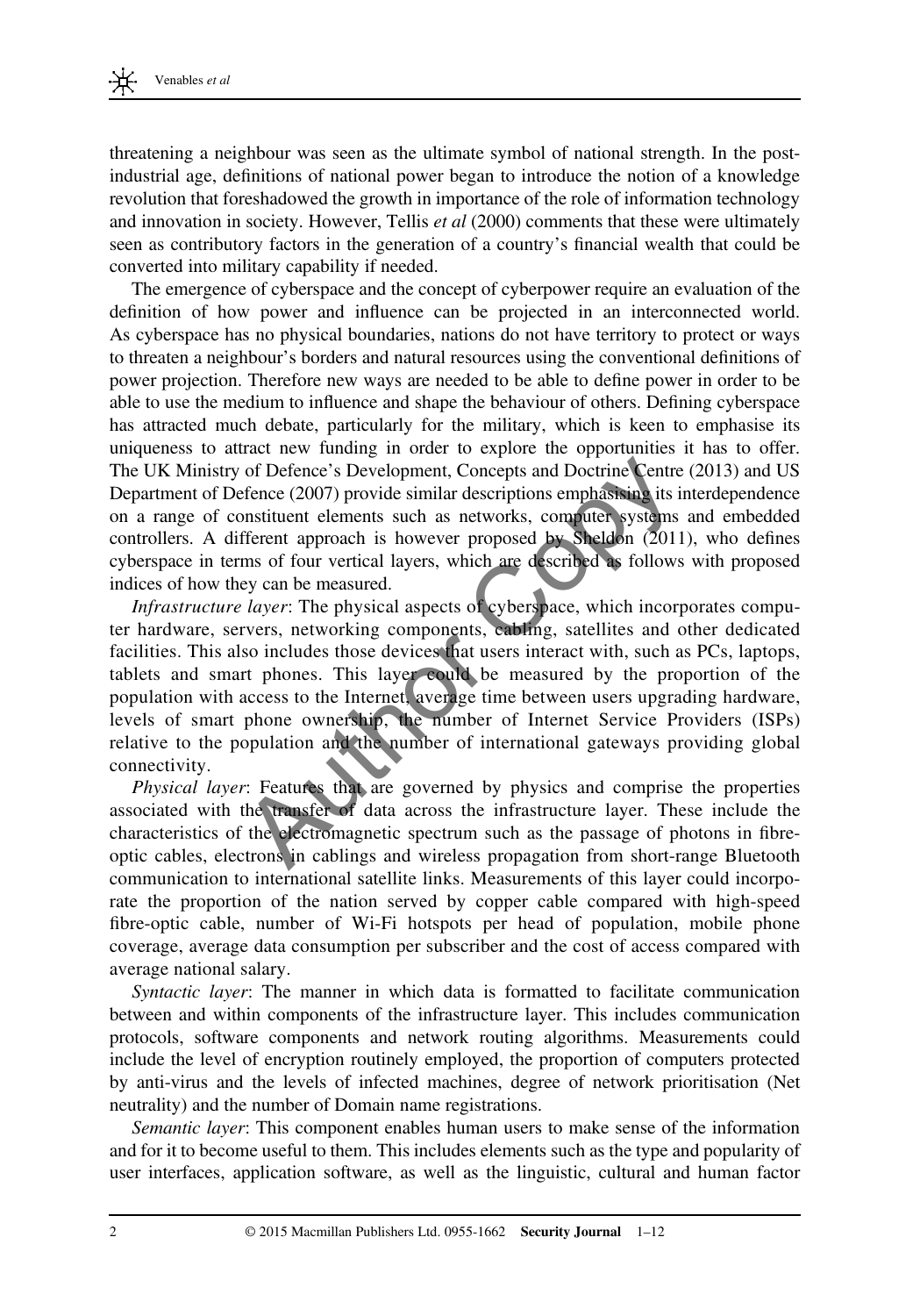considerations employed in their design. Measurement indices include the proportion of gross domestic product from online business, percentage of web pages produced in the indigenous language, percentage of population who are active social network users, levels of cybercrime and the amount and effectiveness of legislation and enforcement.

To this four-layer model of cyberspace, we add an additional human element as we consider it fundamental to the nature and understanding of cyberspace and cyberpower. This is because the domain is dependent upon man and, unlike the other environments with which it is often compared, land, sea, air and space, it requires human intervention for its creation, maintenance, exploitation and ultimately its destruction. Furthermore, the interpretation of the semantic layer, which provides information that is useful and understandable to human operators, has to be variously tailored to suit the needs of the end user and will need to accommodate factors such as language and culture. This has been recognised with the development of human–computer interaction as a multidisciplinary field in which psychology and other social sciences unite with computer science and related technical fields with the goal of making computing systems that are both useful and usable.

When viewed in this context cyberpower can be described in terms of the level of control of these layers, noting that power over one does not result in governance of all. The ability to quantitatively measure a range of variables within each layer could be used to produce a comparative index of power. These could then enable a relative position against an economic competitor or military adversary to be calculated. Specific areas that are shown to be comparatively weak can then provide an indication of where effort needs to be concentrated to improve performance.

In addition to defining cyberspace in terms of vertical layers, it can also be considered horizontally in terms of Near, Mid and Far geographic operating space. These are described in Table 1 and are based on those defined in the UK Ministry of Defence's 'Cyber Primer' ([MoD, 2013a, b](#page-11-0)). Control of the local Near space is vital to protect national or local interests and through the 'no man's land' of Mid space, power is projected into Far space, which will be the Near space of a target country or competitor. An analysis of an adversary's strengths and weaknesses in each of these three areas can provide information on possible attack vectors that can be utilised to reduce their influence and ability to operate freely in cyberspace. g computing systems that are both useful and usable,<br>in this context cyberpower can be described in terms of the<br>bting that power over one does not result in governance of al<br>assure a range of variables within each layer c

In combining these five layers with the concepts of Near, Mid and Far space, cyberspace can be redefined in three dimensions as shown in Figure 1. This can be used to illustrate that although cyberpower may be exercised in some elements of the domain, it does not guarantee control of all, and that some techniques targeting a particular aspect may only have a limited overall effect against an adversary. This model also enables attacks to be

| <b>Environment</b> Description |                                                                                                                                                                                                                                        |  |  |  |
|--------------------------------|----------------------------------------------------------------------------------------------------------------------------------------------------------------------------------------------------------------------------------------|--|--|--|
| Near space                     | Local networks and systems that are considered vital to support critical national infrastructure and<br>services and are assumed to be controlled and protected by national or governmental agencies                                   |  |  |  |
| Mid space                      | Networks and systems critical to access global cyberspace but over which there is no local control or<br>protection. Typically these may be geographically distant and owned by a foreign commercial<br>company or a third party state |  |  |  |
| Far space                      | Networks and systems that form a competitor or adversary's near space and which must be influenced<br>or controlled as part of a campaign to project power and influence through cyberspace                                            |  |  |  |

Table 1: The three horizontal layers of cyberspace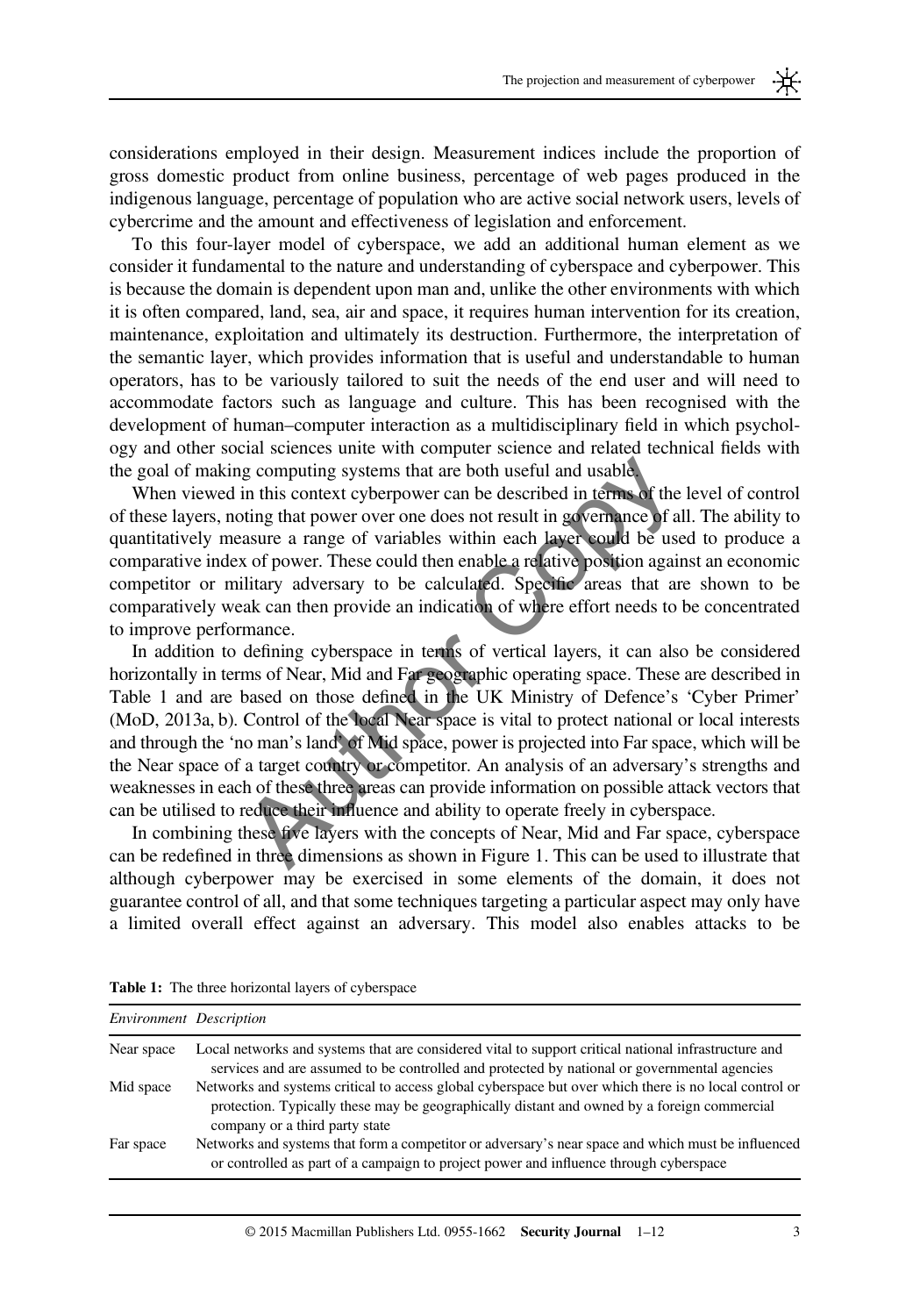<span id="page-4-0"></span>appreciated in terms of their intended areas of effect and for the defender an appreciation of where the greatest risk to their organisation lies.

To demonstrate how our model of cyberspace can be applied in practice, Table 2 illustrates how each component can be defined in terms of a national government's attempt through the use of video clips on social media to influence European-born Jihadists who have travelled to the Middle East to return to the West. In this case the targets have been identified as predominantly using mobile telephony and are active on a variety of social media platforms. Of note is the inclusion of anonymous hacktivists operating in Mid Space who have been active in the disruption of extremist media platforms through their #OPIsis campaign [\(Sullivan, 2015](#page-12-0)).

#### The Development of Soft Power in Cyberspace

Control of the vertical and horizontal layers of cyberspace described above is fundamental to enable power and influence to be exerted. This can be directed both inwards towards a local target population in Near space as well as to a target in Far space. The ability to effectively



Figure 1: Three-dimensional model of cyberspace.

Table 2: Illustrative components of cyberspace

|           | Near space                                                                           | Mid space                                                                                               | Far space                                                               |
|-----------|--------------------------------------------------------------------------------------|---------------------------------------------------------------------------------------------------------|-------------------------------------------------------------------------|
| Human     | Government Employee                                                                  | 'Anonymous' Hacktivist                                                                                  | Jihadist                                                                |
| Semantic  | Video production Software                                                            | Routing software                                                                                        | Social media application                                                |
| Syntactic | MPEG-4 video format                                                                  | Transmission Control Protocol (TCP)/<br>Internet Protocol (IP)                                          | MPEG-4 video format                                                     |
| Physical  | Electrons in Ethernet cable<br>and light in fibre-optic<br>cable                     | Light in fibre-optic cable and radio<br>frequency communication within<br>satellite and microwave links | Radio frequency<br>communication within<br>mobile telephone<br>networks |
|           | Infrastructure Video production suite,<br>desktop computer and<br>Local Area Network | Microwave and satellite link, fibre-optic<br>undersea cable and ISP infrastructure                      | Mobile telephone network<br>and smart phone                             |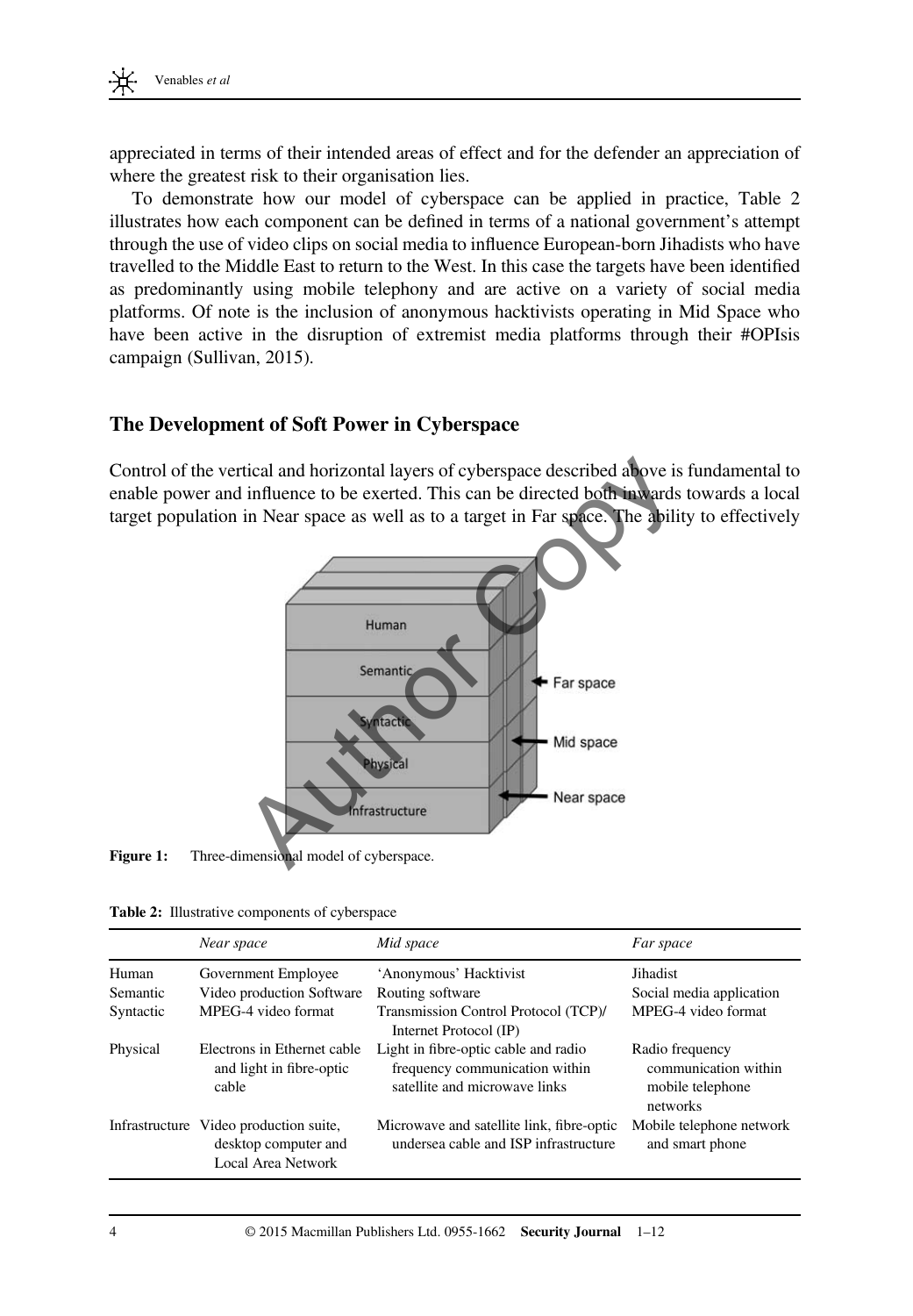translate cyberpower into an effect in the physical domain requires a clear understanding of what objectives are desired and how success or failure can be determined. Any cyber strategy must be fully coherent with the wider policy aims of the physical world as cyberspace and cyberpower do not exist in isolation and any actions must be part of a wider political objective and campaign plan.

Projecting power through cyberspace differs from that of the traditional concept of military 'hard' power, which seeks to change behaviour through direct inducements of threats and coercion [\(Nye, 2010\)](#page-12-0). Although methods of measuring the potential effectiveness of conventional military forces based on their known or estimated capability are well established, to date there has not been a fully attributed nation on nation cyber attack [\(Rid, 2012\)](#page-12-0). This has led analysts to only be able to speculate on a country's capabilities and how a cyber conflict may unfold and what effects may be achieved. However, several countries have already stated that they are engaged in the militarisation of cyberspace, indicating that they are preparing to be able to engage in offensive cyber operations, which may act as a credible deterrent to future attacks. The UK Ministry of Defence (2013a, b) has announced its intention to build a counterattack capability and China has reportedly had cyber warfare units since 2003 with the US Cyber Command achieving an initial operating capability in 2013 (Nato, 2009).

An alternative to the methods of military hard power to achieve national objectives is to adopt the concept of soft power developed by Nye (1991). Soft power targets human factors and aims to 'get others to want the outcomes that you want' through the power of attraction, which includes non-material means such as culture, political values and foreign policies ([Treverton and Jones, 2000\)](#page-12-0). After a decade of military operations in the Middle East, which it may be argued has produced unclear outcomes, the benefits of soft power as the policy of attraction over coercion are seen as offering an alternative means to achieve national objectives. According to Nye (2004), the countries that are most likely to gain soft power should display the following three attributes to optimise their attraction on the global stage: Almistry of Defence (2013a, b) [h](#page-12-0)as announced its intention to<br>and China has reportedly had cyber warfare units since 20<br>achieving an initial operating capability in 2013 (Nato, 2009<br>to the methods of military hard power t

- Their dominant culture and ideas should align to the prevailing global norms, which include liberalism, pluralism and autonomy. This sets the standard to which other countries might seek to attain, including a structure that enables free debate and an active engagement across a range of diverse topics with individuals able to make informed, un-coerced decisions. However, these can be viewed as being very much western ideals and it can be argued that to gain soft power in countries without these traditions or ambitions it is necessary instead to meet local norms that the target population may be familiar with and aspire to.
- Second, to be able to effectively disseminate the desired message it is necessary to have access to multiple channels of communication to enable influence to be exerted over a wide range of media. To provide a coherent message, this must be available through the entire range of media types that the target has access to.
- Finally, for a country to gain soft power, it must be seen to be credible in terms of its domestic and international performance so as to be attractive to the target it wishes to influence. This requires the influencing country to be highly regarded, trustworthy and be seen to have a good reputation on the world state in terms of its national values and behaviour.

Further research by [Kroenig](#page-11-0) *et al* (2010) into the concept of soft power suggests that to be successful, states must communicate to their intended targets in a 'functioning market place of ideas' where there is a competition of messages free from state influence. This would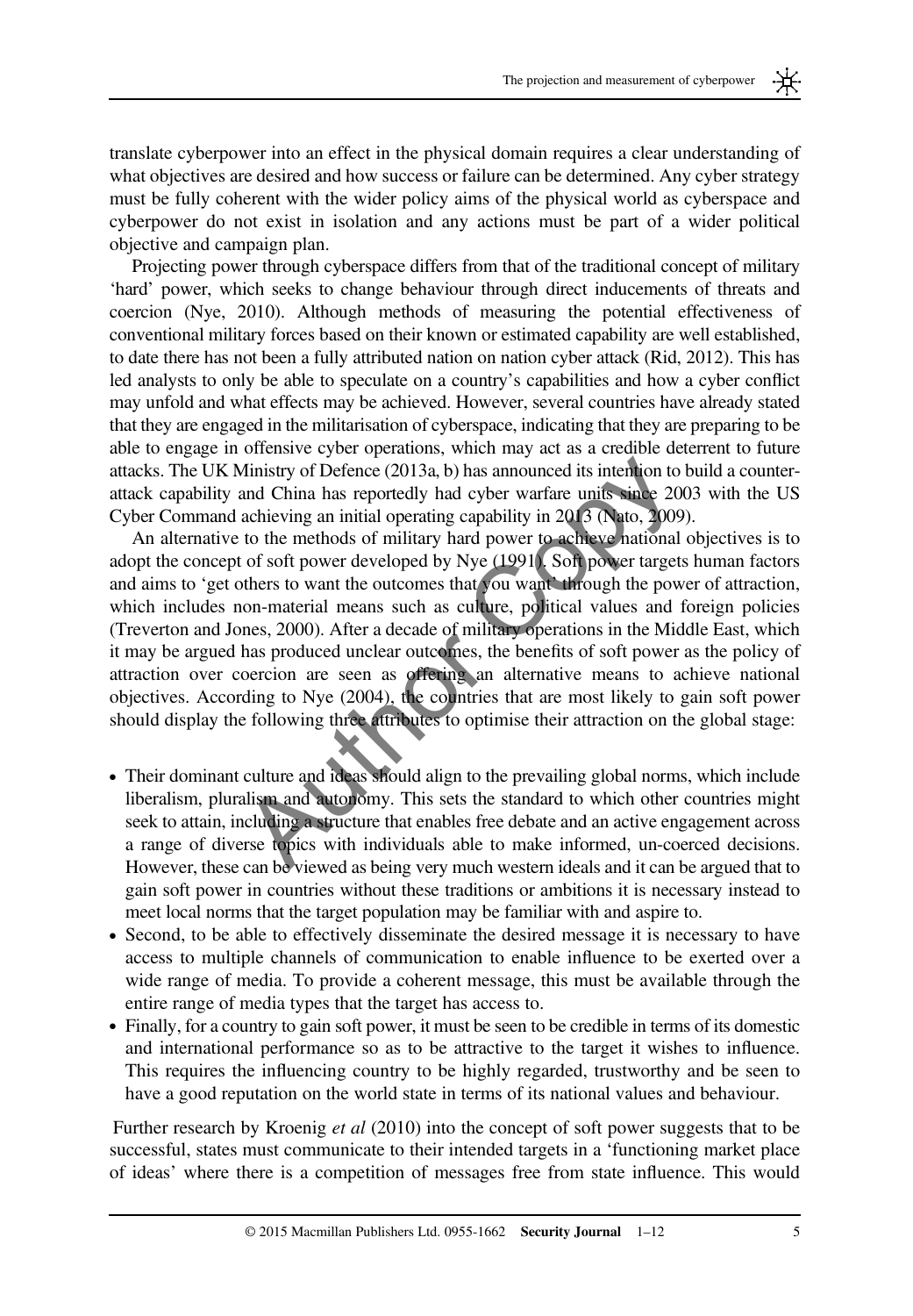include such forces and mechanisms as censorship and propaganda. In addition, they propose that the target must be potentially receptive to the message, which must be credible, attractive, repeated and contain emotional content. It must therefore be a carefully tailored campaign directed at those who are amenable to the message and be able to influence decision makers. However, as noted by [Hall and Smith \(2013\)](#page-11-0), soft power cannot compensate for what may be regarded as other unattractive national policies as has been seen in China, where despite a substantial investment in soft power projection, evidence has been used to demonstrate that it has had little or no positive effect on how the country is perceived by its neighbours.

The role of soft power in the projection of the UK's national power was recognised in 2013 by the appointment of a House of Lords Committee to determine how it could be deployed in the national interest. The ability of cyberspace to reach large numbers of people was highlighted in the report by the rise in urbanisation leading to large concentrations of people in relatively small areas becoming intimately connected by electronic means and more aware of 24-hour broadcasting and social media ([House of Lords, 2014a](#page-11-0)). The impact of this was highlighted by Fuchs (2012) in the role of BlackBerry Messenger and Twitter in the 2011 London riots, with both the Prime Minister and Home Secretary making particular reference to their role in organising the disturbances and countering the Police reaction. The link between rolling news services and social media was also more recently exemplified by [Whitehead and Evans \(2014\)](#page-12-0) when a Qatari airliner was subject to a hoax bomb threat. Although the passengers were not told of the situation, it was broadcast on national news and subsequently on Twitter, which was being monitored by those on board. It is significant that in this potentially dangerous situation, those most affected were not being informed of events by the flight crew, but by journalists and members of the public on the ground. -hour broadcasting and social media (House of Lords, 2014<br>ghted by Fuchs (2012) in the role of BlackBerry Messenge<br>riots, with both the Prime Minister and Home Secretary m<br>role in organising the disturbances and countering

Although soft power is clearly an attractive concept, the battle for hearts and minds in a cooperative framework only works when the target is amenable to the message. Examples in which it has failed include Kuwait in 1991 when only decisive military force was effective and it has been noted by Greenwald (2010) as so far having a negligible effect on Islamic militants in the Middle East. Using the example of Russian activity in Georgia and Ukraine he noted that it also has a tendency to fail when the target is able to either block or effectively counter the message with its own information campaign. Furthermore, once it becomes clear that there is no plan to recourse to hard power, either economic or military, a policy that relies on soft power alone will fail, with the result that an adversary will take advantage of a lack of a credible military threat for their own ends.

These limitations of deploying soft power alone were recognised by [Nye \(2009\)](#page-12-0) in the development of the concept of smart power, which is the combination of hard power coercion and payment with the soft power attributes of persuasion and attraction – the use of carrot and stick, which to be most effective should be mutually reinforcing. Thus the effective use of technology and information combined with conventional military power can act as a force enabler so long as their strengths and limitations are well understood.

#### Projecting Power in Cyberspace

Although conventional military hard power that results in direct destruction and harm through cyberspace has yet to be demonstrated, the use of intimidation and coercion to exert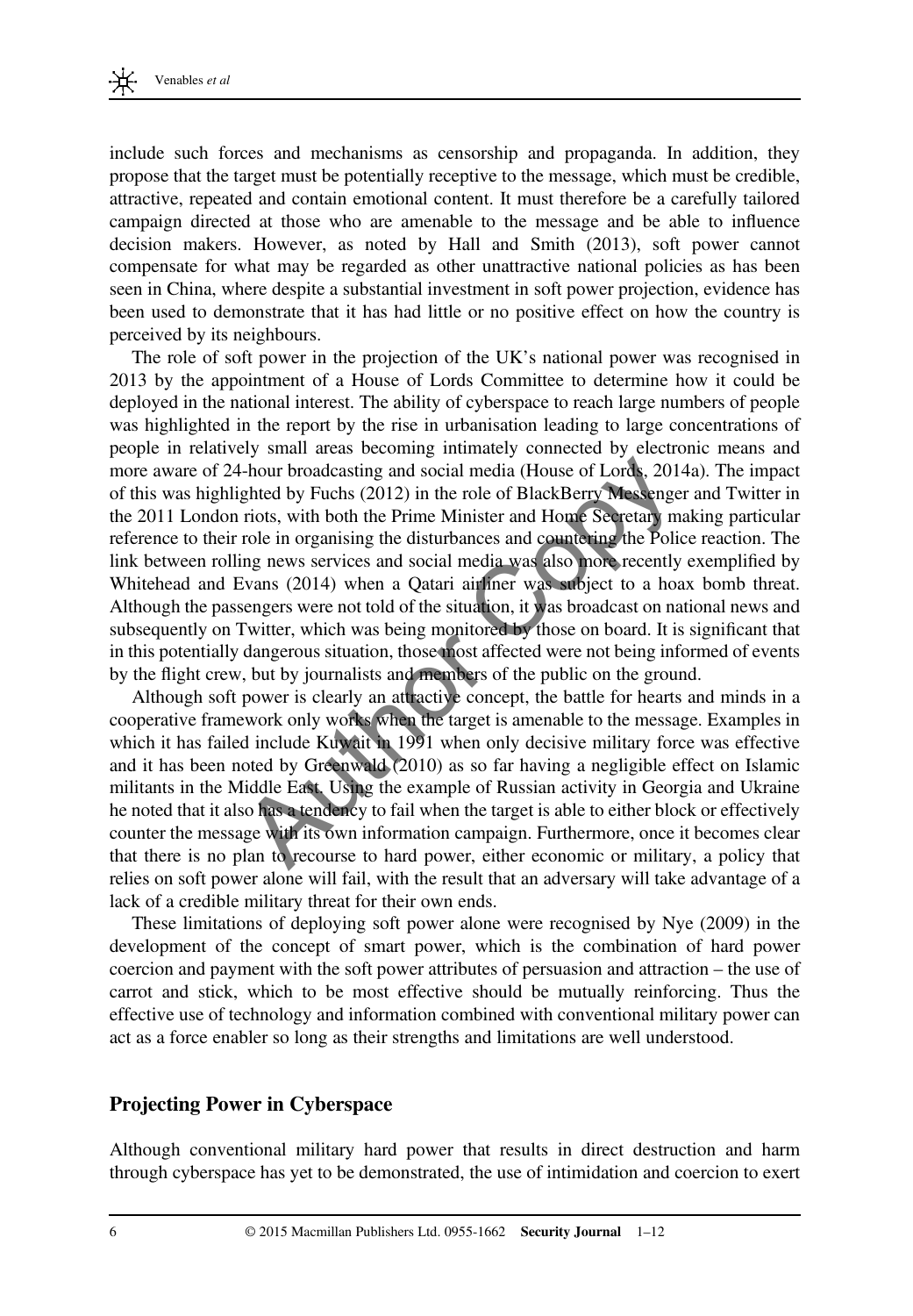power has been ably demonstrated by the Islamic State in Iraq and the Levant (ISIL) through its media campaign ([Lister, 2014\)](#page-11-0). Directly in contravention of the traditional theory of soft power's attraction and appeal to wider cultural norms, their prominent videos of beheadings and the promotion of an extremist ideology have been widely disseminated. By broadcasting news of their latest atrocity around the world through multiple channels, including the Internet, their message has been further disseminated through social media and blogs. This effectively increases their exposure beyond their initial audience, with the opportunity to reach future potential converts to their cause. Images censored by traditional media are readily available online in their original format and may be seen to play a role in effectively inspiring the radicalised at home and abroad, while demonstrating the consequences of dissent to those already living under its regime. The quantity of images published online may also act to normalise these acts of terror, desensitising potential perpetrators from considering these actions abnormal and extreme.

Although the longer-term impact of ISIL's campaign of hard power in cyberspace has yet to be fully analysed, there are already examples of how effective a soft power campaign can be on a receptive audience that is technologically literate and with a wide individual ownership of devices capable of receiving the message. Barak Obama's use of social media as a tool of soft power proved particularly noteworthy in the 2008 presidential campaign. In the previous 10 years US broadband Internet access had doubled to 55 per cent and social networking technologies had matured, technology which Obama's team fully exploited and placed at the centre of their strategy. Although all the candidates hoping for the Democratic party nomination had websites, he made better use of Twitter, text messages and Facebook to proactively engage with his supporters in publicising his message, gaining supporters and fund raising [\(Talbot, 2008\)](#page-12-0). ed, there are already examples of how effective a soft power e audience that is technologically literate and with a vices capable of receiving the message. Barak Obama's use power proved particularly noteworthy in the 2008

At an international level, the House of Lords' committee on soft power noted that a country's cultural reputation is seen as being an important element in the projection of power and influence, with the role of national broadcasters particularly emphasised. In this respect the British Broadcasting Corporation (BBC) was seen as a unique strength for the United Kingdom predominantly due to its perceived independence from the Government, its international services and the dominance of the English language worldwide [\(House of](#page-11-0) [Lords, 2014a](#page-11-0)). In particular, during his evidence to the committee, Nye stated that in an information age soft power relies on communication and that it was not just whose army wins, but also whose story wins that matters in exercising power ([House of Lords, 2014b\)](#page-11-0). However, the power of the message may be lost if it is seen as promoting a specific national message and the committee concluded that fundamental to gaining the trust of others and promoting a sympathetic view of the United Kingdom is to promote characteristics that have broad appeal. These must have attributes that are intrinsically linked to the United Kingdom, yet are seen to be independent of government interference. Evidence of the power of the BBC was noted by the committee in their final report by making specific reference to the alleged jamming by the Iranian authorities of the satellite signal broadcasting its content ([House of Lords, 2014a](#page-11-0)).

An integral component of any campaign to influence behaviour is an understanding by the target of the originator and their intentions. This may be clear when faced with military force or a radio broadcast announcing its origin, but may be erroneous if it is part of a deception plan. However, as [Rid \(2011\)](#page-12-0) notes, quoting Clausewitz's statement as war being an extension of politics, attribution will always follow at some point in a conflict. Within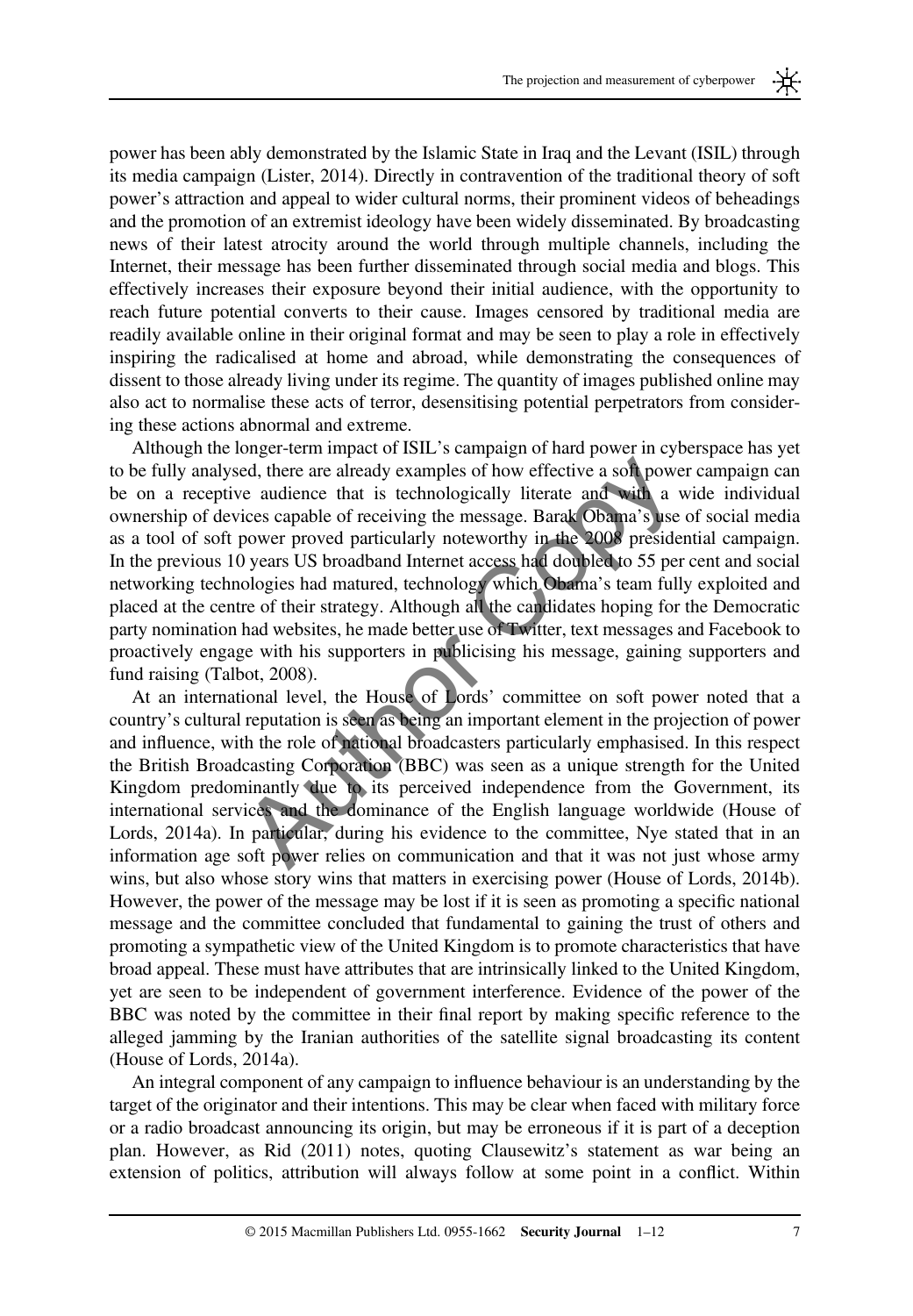cyberspace though, attribution may not be straightforward and misinformation is rife. Social media in particular has been noted as providing an environment in which individuals have been deceived, sometimes with devastating personal consequences ([Tsikerdekis and](#page-12-0) [Zeadally, 2014\)](#page-12-0). Established media organisations and democratic governments with an online presence strive to ensure the credibility of all information that they broadcast and that it is not perceived as state-sponsored propaganda. To achieve this, it must be truthful and open to corroboration, clearly attributable to the source and sensitive to local cultures and religions [\(Nye, 2008](#page-12-0)). However, despite the efforts of reputable news organisations to disseminate information, which to the best of their knowledge is unbiased and neutral, the mass of conflicting information online can be problematic. [Bastardi](#page-11-0) et al (2011) illustrated that what people believed to be true and what they wish to be true can be very different with people evaluating evidence in a biased manner. Examples demonstrated that where political convictions are challenged by scientific studies, people derogate from the methodology used or interpret the results differently to fit their preconceived beliefs.

In order to be able to influence a target audience, it is necessary to have not only a compelling message, but also access to the target's network infrastructure for its dissemination. As noted by the OpenNet Initiative (ONI), which seeks to identify and document Internet filtering and surveillance, network resilience is becoming an increasingly important factor (opennet.net, 2014). In particular, the ONI notes that the content of social media applications has attracted the attention of governments around the world and some have sought to block selected elements of the sites or even shut off access entirely to those that contain politically or socially sensitive content. An understanding of both the level of censorship a target audience is subject to and their awareness of methods such as proxies to circumvent them are an important aspect in any attempt to project power through cyberspace. Automate a target andience, it is necessary to heage, but also access to the target's network infrast<br>
and the OpenNet Initiative (ONI), which seeks<br>
at filtering and surveillance, network resilience is becom<br>
actor (openn

#### Measuring the Effect of Cyberpower

Because of the inconsistency in how people interpret information and the potential bias in how it may be understood, the House of Lords committee (2014a) echoed [Nye \(2010\)](#page-12-0) in noting that soft power cannot be applied instantaneously, but that it is a long-term activity that must be carefully planned and implemented [\(House of Lords, 2014a\)](#page-11-0). Influence and affinity cannot be easily quantified and attempts to do so may result in measuring only those aspects that can be more easily identified as discrete variables and not the more abstract elements such as the effect of the message. Some matrices can be identified however, such as those used in Obama's successful Presidential election campaign, which were measured not only in terms of monetary donations, but also through comparing the numbers of Twitter followers of each candidate, which provided a direct indication of relative popularity as did MySpace 'friends' and Facebook supporters [\(Talbot, 2008](#page-12-0)). Trends in web traffic and Internet searches also provided indicators as to how the campaign was progressing towards the all-important primaries. In addition to purely just measuring the number of followers in Twitter, other methods have been used to determine the spread and impact of a message. Research by Cha et al [\(2010\)](#page-11-0) has shown that the use of hashtags that identify certain topics as well as mentions and retweets can provide a more reliable indication of the influence of the originator than comparing just the number of followers.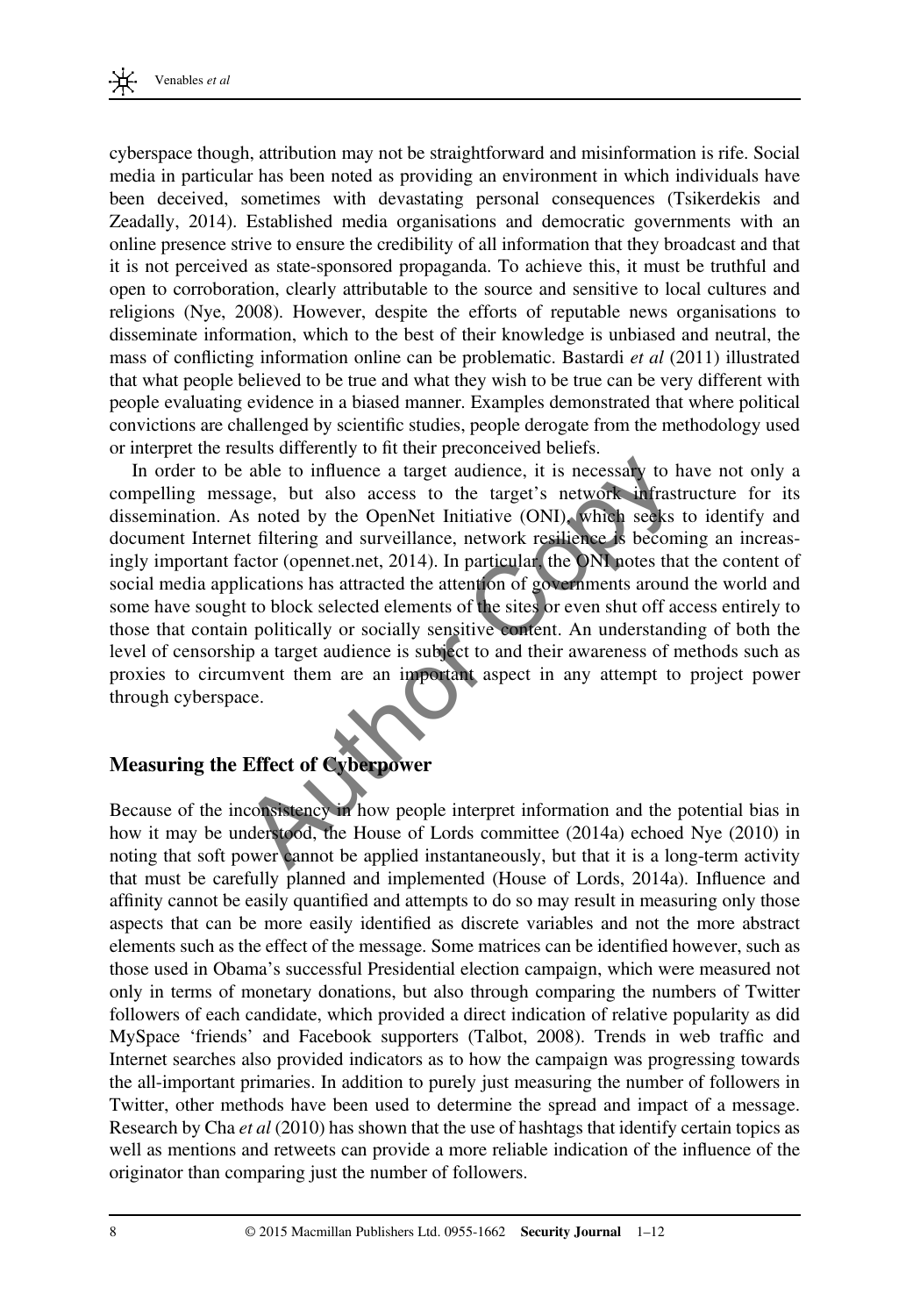The use of social media in which users actively interact with the application by posting their own messages and engaging with others' readily lends itself to quantitative analysis. However, methods also exist to measure user engagement with other methods of communication such as websites in which there may be no direct data input. Many of the techniques that can be applied to the measurement of a soft power message can be taken from the domain of Internet commerce in which website visits are recorded and analysed with the aim of optimising the user experience and increasing sales. Google analytics is a facility that provides information about a website's traffic and measures the number of visits that results in actual sales. It can record in real time for later analysis how and from where the user accessed the site, such as from search engines or social media, and tracks their interaction with the pages while logging what material is downloaded ([Google Analytics, 2014\)](#page-11-0). Since July 2014, Twitter has also provided a powerful facility to investigate the use of its platform with its own analytics function that allows users to discover who has viewed their Tweets and provides an overview of their profiles ([Twitter Analytics, 2014\)](#page-12-0). Also commonly used by websites to aid their analysis of user activity is the use of 'cookies', which are small non-executable harmless text files, downloaded by web servers onto the devices accessing their websites. These can then be used to provide user identification of the machine, record revisits, track browsing habits and tailor the user experience accordingly. By measuring the number of visits and tracking browsing habits within the site, ongoing and repeat interest in its contents can then be gauged ([Jegatheesan, 2013\)](#page-11-0).

Although both widely used, Google analytics and cookies do require the acquiescence of the user in allowing the use of scripting languages embedded in the websites to be executed by their browser and permitting cookies to be downloaded. An alternative method, which is purely server based, utilises monitoring software that tracks the mouse clicks and information requests of visitors to a website (Kent et al, 2011). This records which pages have been most accessed, what type of information is of most interest and the path that users take as they navigate its pages and the time spent on each one. Web analytics software places no information onto the visitors' computers and no personal information is collected. It is becoming regarded as an essential component of those with a commercial web presence, and although designed and primarily used as a method of optimising the web experience of potential customers, it has a potential use as a means of measuring the reaction to material designed to spread a soft power message. Example 1.1 Also commonly used by websites to aid their ase of 'cookies', which are small non-executable harm<br>web servers onto the devices accessing their websites. The<br>user identification of the machine, record revisits,

In addition to the methods used in optimising online commerce, there are also other means available that could theoretically be used to project and measure the spread of soft power. These originate from techniques used by the creators of malware and involve activities that could be regarded as straying into the realm hard power and would have significant legal and ethical constraints in their use. These draw on the methods used by botnets to deliberately infect a target computer with executable code, which would then report back to a command and control server. This could be achieved by the victim clicking on a link within a website to download the code, or even by conducting a 'driveby' attack by just visiting a specifically designed page containing the malware using a browser configured to grant access to scripting languages ([Barwinski, 2005\)](#page-11-0). This spyware's role could be as simple as reporting usage such as sites visited and material downloaded, but it could also be used for a range of other activities more commonly associated with malware, such as harvesting user credentials and directing users to fake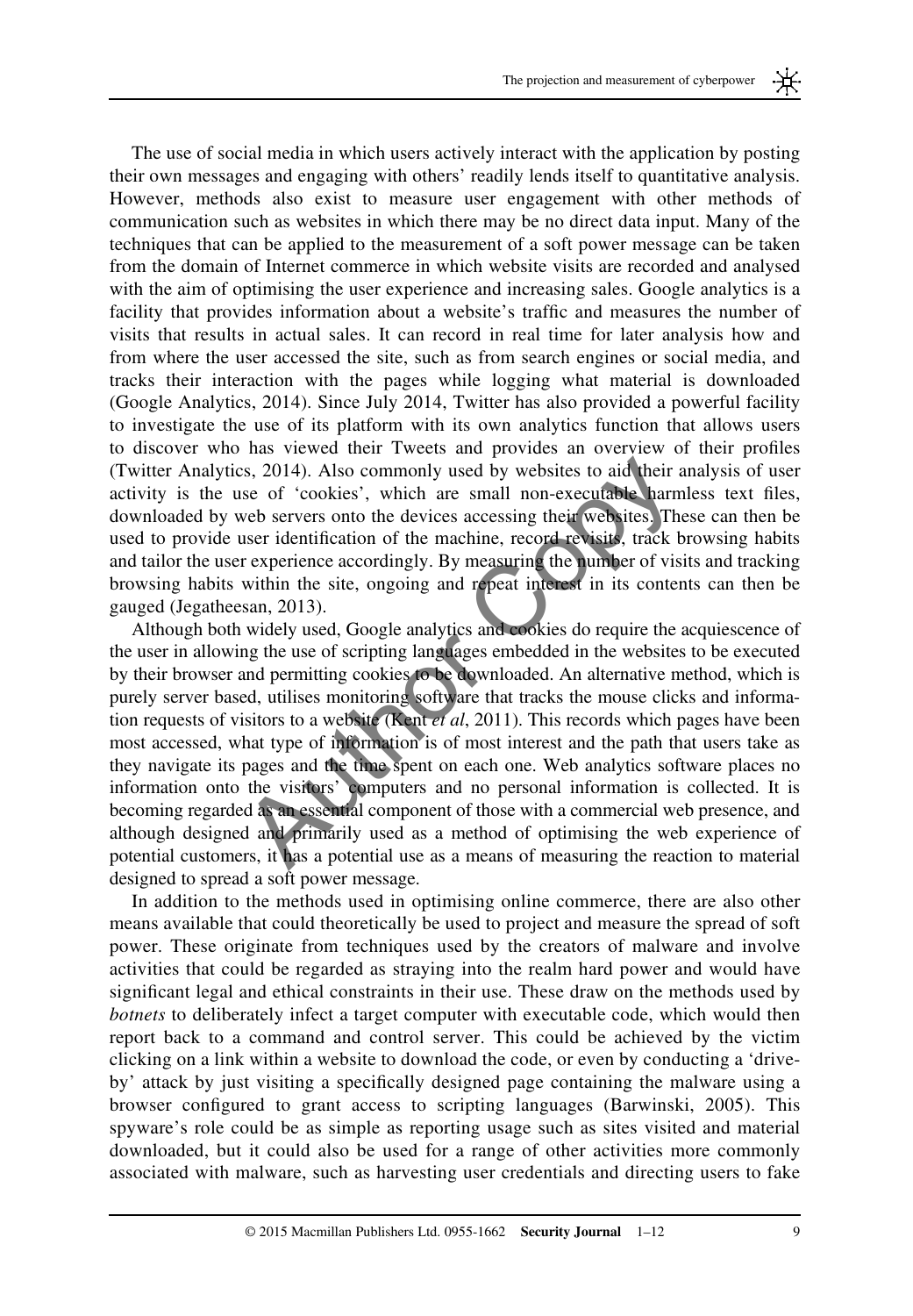| Tracking method  | Where hosted  | Active or passive | Invasive | Site redirection |
|------------------|---------------|-------------------|----------|------------------|
| Google analytics | Client/server | Active            | Yes      | No               |
| Cookies          | Client/server | Passive           | Yes      | Yes              |
| Web analytics    | Server        | Passive           | No       | No               |
| Spyware          | Client        | Active            | Yes      | Yes              |

Table 3: Methods of measuring web site interaction

websites feeding false information or even rendering the machine itself inoperable. These different tracking methods are summarised in Table 3.

All these methods are mature technologies and their ongoing development and current use would be driven by the commercial need to understand how users interact with online commerce or, in the case of the final method, for illicit purposes. Botnets were first recorded in 1999 and have increased in complexity and sophistication to avoid detection; as a result end users may not even be aware of their existence within their computers. This may particularly be the case if their signatures are not included within the anti-virus software in use and the communication to their command and control server remain unnoticed ([Gassen](#page-11-0) [and Gerhards-Padilla, 2012\)](#page-11-0).

The techniques used in commercial advertising to attract customers and increase revenue have distinct parallels with the desire of both state and non-state actors to influence the behaviour of a population as part of a strategy to project cyberpower. Both are intended to alter the perception of their targets in order to conduct activities to the benefit of the originator. Advertising is the ultimate in soft power – the power of attraction and imitation with coercion and deterrence being an option used by those with a culture, doctrine or religion to promote. If detected, the employment of malware to harvest information or direct users to alternate sites would be seen as a provocative act by the target and depending on the nature of the information disseminated and the political situation at the time may be seen as an aggressive or possibly even a hostile act. increased in complexity and sophistication to avoid detected to even be aware of their existence within then compute case if their signatures are not included within the anti-virtunination to their command and control serv

#### Conclusion

The pursuit of power has the ultimate aim of being able to control the behaviour and actions of another, even if it is against their will. Traditionally, at the state level this has been considered in terms of hard power using coercion and force with the potential of military action the ultimate threat. However, with the application of attributed military force yet to be displayed within cyberspace, the soft power of attraction and imitation has gained interest as an alternative approach complemented by military force in the physical environment as part of a coherent smart power strategy. Using cyberspace as the means of projecting soft power involves both identifying and mapping the networks and infrastructure used to reach the intended audience as well as the creation of a culturally compelling message. In this article we have sought to describe a three-dimensional model of cyberspace that can be used to identify and contextualise all the elements that need to be controlled to enable a target to be successfully reached. In considering how soft power in cyberspace can be generated and the means by which it can be delivered, we provide a method by which an assessment can be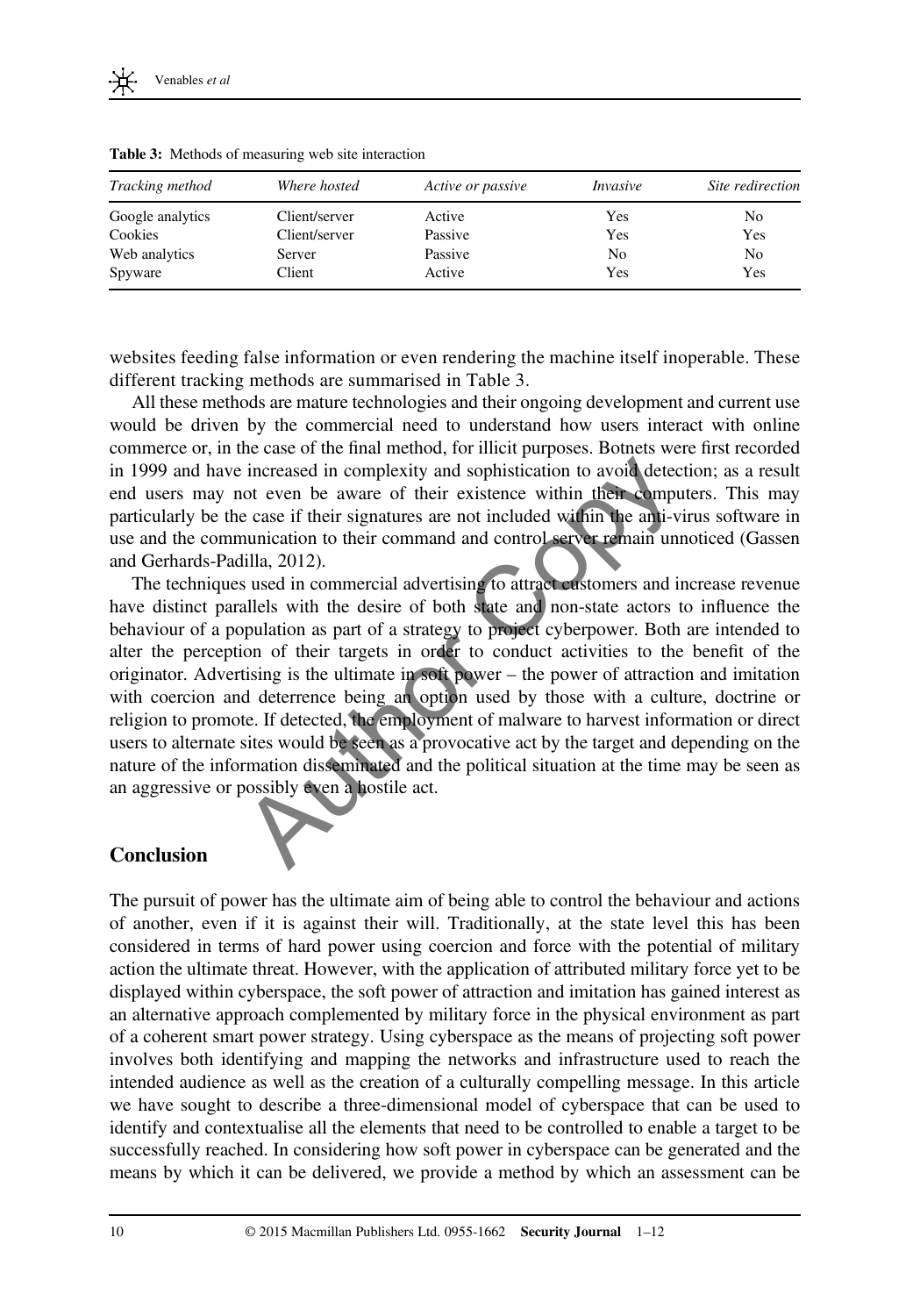<span id="page-11-0"></span>made of its potential success in reaching its intended audience as well as how an adversary's campaign can be interrupted.

Developing a soft power campaign is a challenging undertaking as it is requires a deep understanding of a complex environment and, to be effective, must fulfil a range of criteria, not least in that it must not be seen as state-sponsored propaganda. A key aspect of any influence activity in cyberspace is a measurement of the penetration of the message within the target audience and their response to it. Human factors play an important part as unless the message can be accessed, understood and most importantly acted upon by the final recipient of the message, the campaign will have been fruitless. By drawing on wellestablished and mature technology designed to legitimately measure website interaction or illicitly to develop malware we have proposed methods to measure the dissemination and response to a soft power message in a target population.

#### **References**

- Barwinski, M. (2005) Taxonomy of Spyware and Empirical Study of Network Drive-by-Downloads. Monterey, CA: Naval Postgraduate School.
- Bastardi, A., Uhlmann, E.L. and Ross, L. (2011) Wishful thinking: Belief, desire, and the motivated evaluation of scientific evidence. Psychological Science 22(6): 731-732.
- BBC News. (2002) EU agrees Zimbabwe sanctions. 18 February, [http://news.bbc.co.uk/1/hi/world/africa/1827827.](http://news.bbc.co.uk/1/hi/world/africa/1827827.stm) [stm](http://news.bbc.co.uk/1/hi/world/africa/1827827.stm), accessed 4 February 2015.
- Cha, M., Haddadi, H., Benevenuto, F. and Gummadi, K. (2010) Measuring user influence in twitter: The million follower fallacy. Proceedings of the Fourth International AAAI Conference on Weblogs and Social Media, AAAI Press, Menco Park, CA. Taxonomy of Spyware and Empirical Study of Network Drive-by-Downlook<br>School.<br>
School.<br>
School:<br>
School:<br>
The EL. and Ross, L. (2011) Wishful thinking: Belief, desire, and the moti<br>
Dagrees Zimbabwe sanctions. 18 February,
- Concho, C. (2004) Radio propagation during World War II. [http://web.stanford.edu/class/e297a/WAR%20PRO-](http://web.stanford.edu/class/e297a/WAR%20PROPAGANDA.htm)[PAGANDA.htm,](http://web.stanford.edu/class/e297a/WAR%20PROPAGANDA.htm) accessed 4 February 2015.
- Dahl, R. (1957) The concept of power. Behavioral Science 2(July): 202.
- Department of Defense. (2007) Joint Publication 1-02 Dictionary of Military and Associated Terms.

Development, Concepts and Doctrine Centre. (2013) Joint Doctrine Note 3/13. Ministry of Defence, UK.

- Fuchs, C. (2012) Behind the news. Social media, riots and revolutions. Capital and Class 19(3): 383.
- Gassen, G. and Gerhards-Padilla, E. (2012) Current botnet-techniques and countermeasures. Praxis der Informationsverarbeitung und Kommunikation 35(1): 3–10.
- Google Analytics. (2014) http://www.google.com/analytics, accessed 2 September 2014.
- Greenwald, T. (2010) The soft-power fallacy. Commentary January.
- Hall, I. and Smith, F. (2013) The struggle for soft power in Asia: Public diplomacy and regional competition. Asian Security 9(1): 1–18.
- House of Lords Select Committee on Soft Power and the UK's Influence. (2014a) Report of Session 2013–14. Persuasion and Power in the Modern World, HL Paper 150, London: The Stationery Office, March, pp. 33–53.
- House of Lords Select Committee on Soft Power and the UK's Influence. (2014b) Oral and Written Evidence. Report of Session 2013–14, Persuasion and Power in the Modern World, HL Paper 150, London: The Stationery Office, March, Vol 1. p. 122.
- Jegatheesan, S. (2013) Cookies Invading our privacy for marketing, advertising and security issues. International Journal of Scientific and Engineering Research 4(5): 3.
- Kent, M., Carr, B., Husted, R. and Pop, R. (2011) Learning web analytics: A tool for strategic communication. Public Relations Review 37(5): 536–543.
- Kroenig, M., McAdam, M. and Weber, S. (2010) Taking soft power seriously. Comparative Strategy 29(5): 412-431.
- Lister, C. (2014) Profiling the Islamic state. The Brookings Institution, [http://www.brookings.edu/~/media/Research/](http://www.brookings.edu/~/media/Research/Files/Reports/2014/11/profiling%20islamic%20state%20lister/en_web_lister.pdf) Files/Reports/2014/11/profi[ling%20islamic%20state%20lister/en\\_web\\_lister.pdf,](http://www.brookings.edu/~/media/Research/Files/Reports/2014/11/profiling%20islamic%20state%20lister/en_web_lister.pdf) accessed 5 February 2014.
- Ministry of Defence. (2013a) Cyber Primer. Development, Concepts and Doctrine Centre, UK, pp. 1–22.
- Ministry of Defence. (2013b) New cyber reserve unit created. 29 September, [https://www.gov.uk/government/news/](https://www.gov.uk/government/news/reserves-head-up-new-cyber-unit) [reserves-head-up-new-cyber-unit](https://www.gov.uk/government/news/reserves-head-up-new-cyber-unit), accessed 5 August 2014.